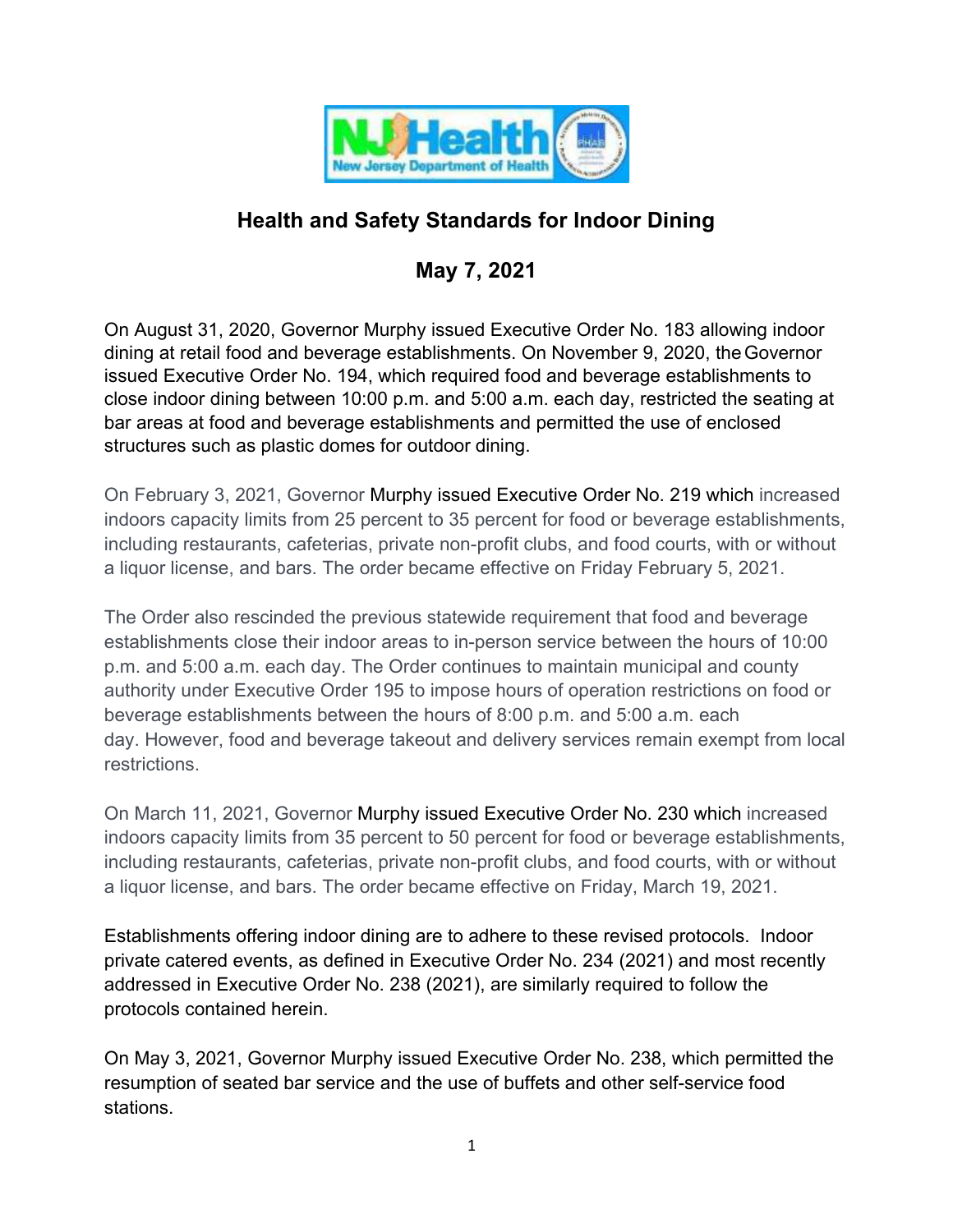### **ESTABLISHMENT**

- Ensure all areas designated for food and/or beverage consumption are in conformance with applicable local, State, and Federal regulations.
- Establish a written, worksite-specific COVID-19 prevention plan at every location, perform a comprehensive risk assessment of all work areas, and designate a person to implement the plan.
- Limit the number of patrons in indoor areas to 50 percent of the food or beverage establishment's indoor capacity, excluding the food or beverage establishment's employees. Ensure that the new maximum occupancy limits are posted.
- Post signage at the entrance that states that no one with a fever or symptoms of COVID-19 should enter the establishment.
- Ensure that tables where individuals or groups are seated are six feet (6 ft) apart in all directions from any other table or seat.
- Where six feet of distance is not feasible between tables, use physical barriers between tables. The barriers must be a minimum of five feet (5 ft) in height, but no higher than six feet (6 ft) in height and must not be within 18 inches of a sprinkler head or block emergency and/or fire exits. Physical barrier options include plexiglass or other non-porous dividers or partitions and must comply with current requirements regarding wall finishes. Establishments must ensure that such barriers do not restrict air flow throughout the restaurant.
- Limit seating to a maximum of eight (8) customers per table (unless they are from a family from the same household).
- Customers are not permitted to stand in a bar area unless making payment or receiving food and/or beverage to return to table seating.
- Customers may be seated at a bar area. Ensure that individuals or groups (i.e. a single party of eight or fewer individuals) are seated six feet (6 ft) apart. If six feet of distance is not feasible at the bar area, establishments shall use physical barriers, as described above, to accommodate bar seating. Establishments may also utilize such barriers as an alternative to the required spacing if they elect to utilize bar seating.
- Establishments with bar seating must place tables at least 6 feet from that bar seating, unless physical barriers are in place. If the establishment elects not to offer bar seating, the establishment may place tables closer than 6 feet to the bar but must abide by other spacing requirements included in this guidance document or erect a physical barrier at the bar.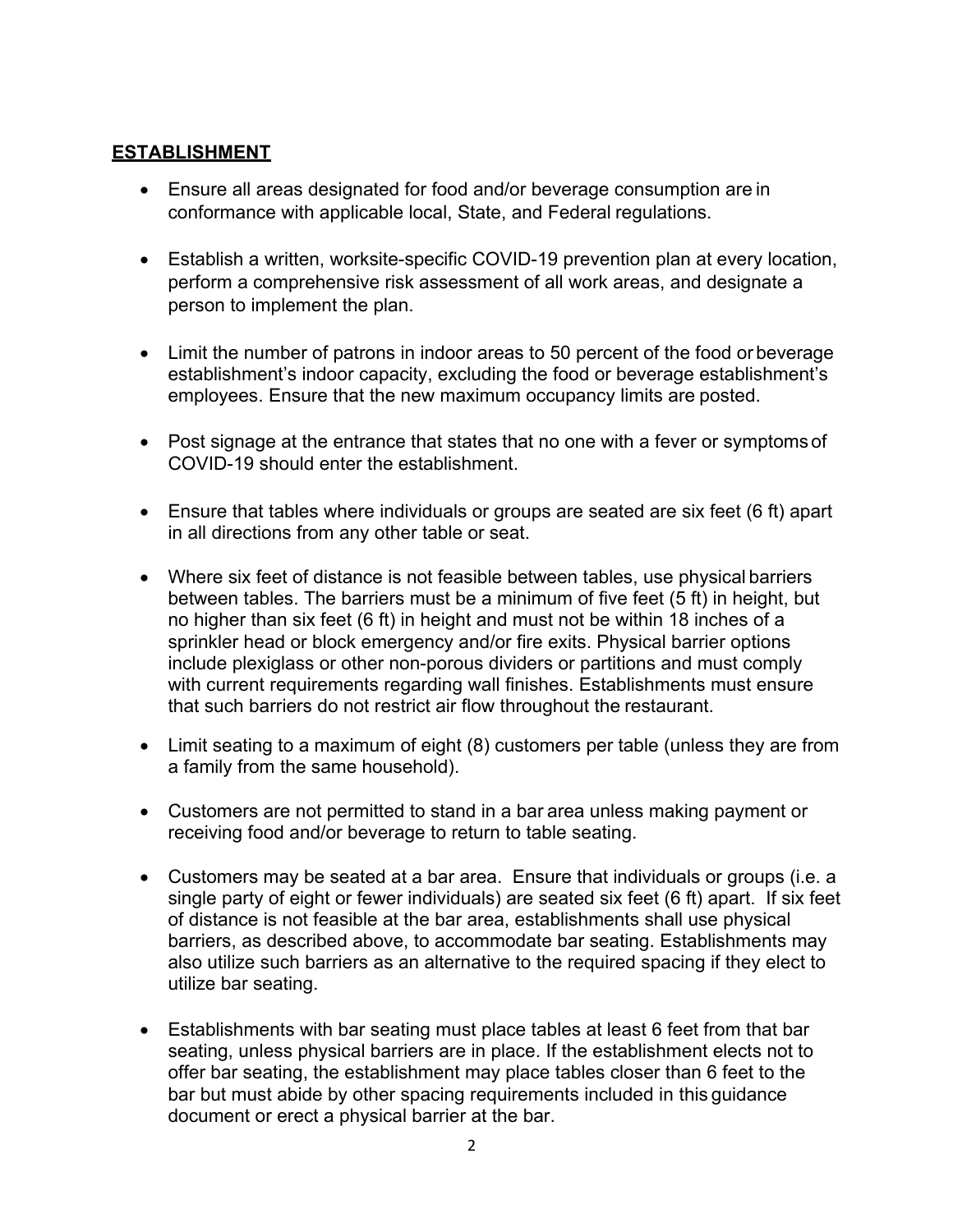- Install physical barriers and partitions at cash registers, bars, host stands and other area where maintaining physical distance of 6 ft is difficult
- Rope-off or otherwise mark tables, chairs and bar stools that are not to be used.
- Provide physical guides, such as tape on floors and signage on walls to remind customers/visitors to remain at least 6 ft apart in line and/or in common areas.
- Self-service food, such as buffets and salad bars, and drink stations are permitted. Self-service stations must be provided with hand sanitizer for patrons and monitored for social distancing. All shared equipment and serving utensils must be routinely and effectively cleaned and disinfected and/or replaced. Establishments are encouraged to keep food behind plexiglass or a similar barrier and have an attendant serve customers.
- Where the primary business is the operation of a bar or restaurant, eliminate ancillary amenities and activities such as children's recreational/play areas, dance floors, and karaoke that would encourage close person to person interaction. Games, including darts and billiards, are permitted if participants wear masks, as otherwise required by this Directive, social distancing is maintained and equipment is properly sanitized.
- Catered events, as defined in Executive Order No. 238, are limited to 50% of the capacity of the room in which they are held, up to 250 individuals. Dance floors are permitted at such events pursuant to the requirements of that Order.
- When menus cannot be sanitized, use digital menus, single-use disposable menus (e.g., paper) and discard after each customer, or utilize a written posting such as a chalkboard or whiteboard to relay menu information.
- Consider using single-use condiments and table items.
- Require all reusable linen napkins and/or tablecloths to be laundered after each customer or party's use.
- Use touchless payment options as much as possible, if available.
- Implement a restroom use policy to limit the number of customers inside the restroom.
- Ensure that live performers remain at least 6 ft from patrons and staff.
- Conduct health checks for all live performers and encourage the use of masks when feasible.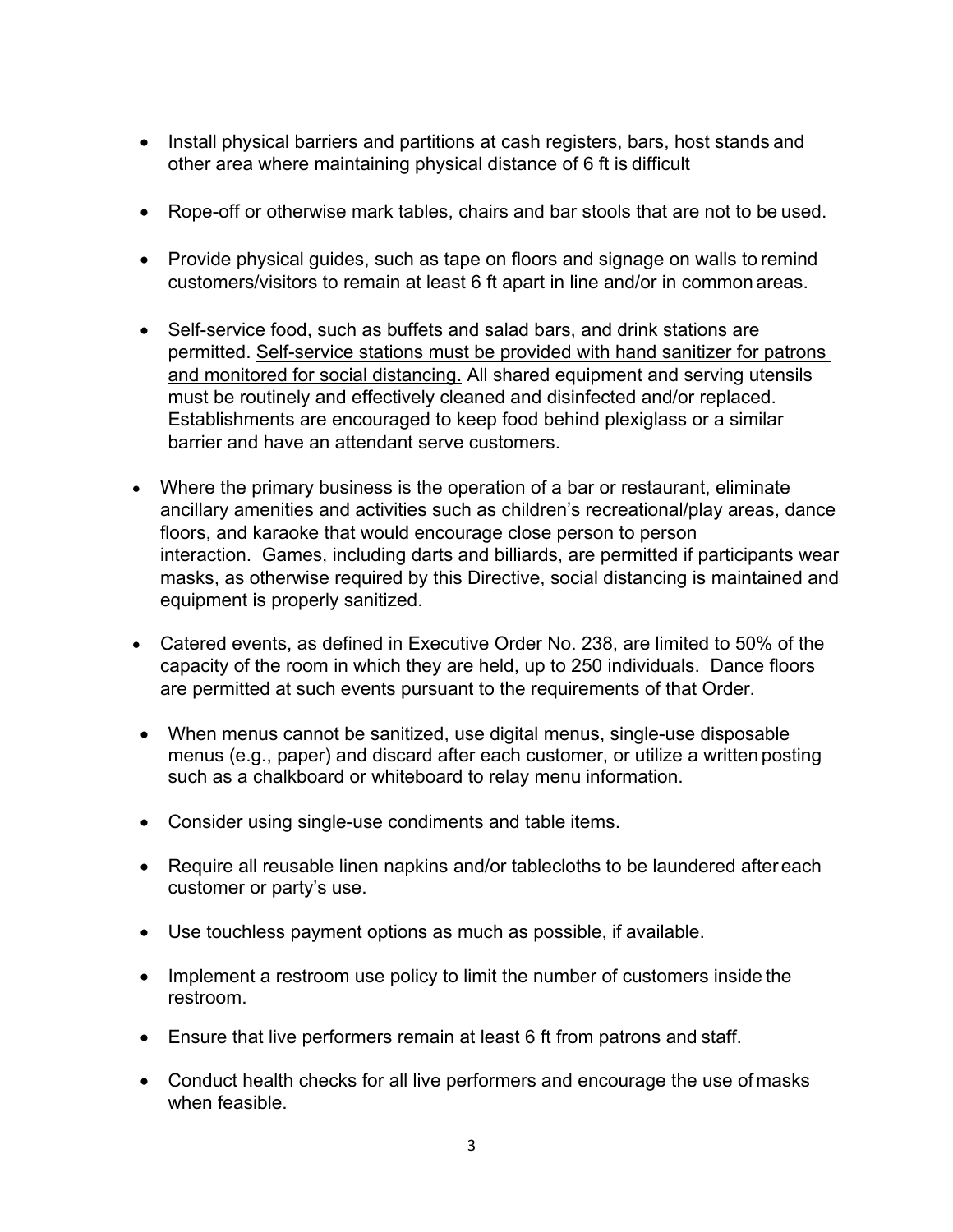• Establishment owners and staff shall work with and provide the local health authority and/or contact tracers with information requested related topositive cases.

Concession stands, including but not limited to those in large sports and entertainment venues as defined in Executive Order No. 234 (2021) and any subsequent Order, are permitted to operate pursuant to the protocols outlined in this Directive. Customers purchasing items at concession stands must remain seated while consuming food and/or drink in an indoor establishment. Venues shall not permit walking vendors to offer concessions to customers.

### **Cleaning and Disinfection**

- o Disinfect all tables, chairs, table dividers, and any other shared items (menus, condiments, pens) after each use.
- o Clean commonly touched surfaces in restrooms (e.g., toilet seats, doorknobs, stall handles, sinks, paper towel dispensers, soap dispensers) frequently and in accordance with CDC guidelines.
- o Conduct frequent disinfecting of heavy transit areas and high-touch surfaces (e.g., doorknobs, staircases, credit card machines, keypads, and counter areas to which employees and customers have access).
- o Implement procedures to increase cleaning and disinfection in the kitchen areas. Avoid all food contact surfaces when using disinfectants. Food contact surfaces must be cleaned and sanitized before use with a sanitizer approved for food contact surfaces. Non-food contact surfaces must be frequently cleaned.
- o Maintain cleaning logs that include date, time, and scope of cleaning.
- o In the event of a positive COVID-19 case of a worker, patron, or vendor, close off areas visited by the ill persons. Open outside doors and windows and use ventilating fans to increase air circulation in the area. Wait 24 hours or as long as practical before beginning cleaning and disinfection. Should thorough cleaning occur after the individual has visited the establishment but prior to notification of illness, then no additional closure/cleaning/disinfection needs to occur. Refer to current CDC guidance for additional information.

#### **Indoor Air/ Ventilation**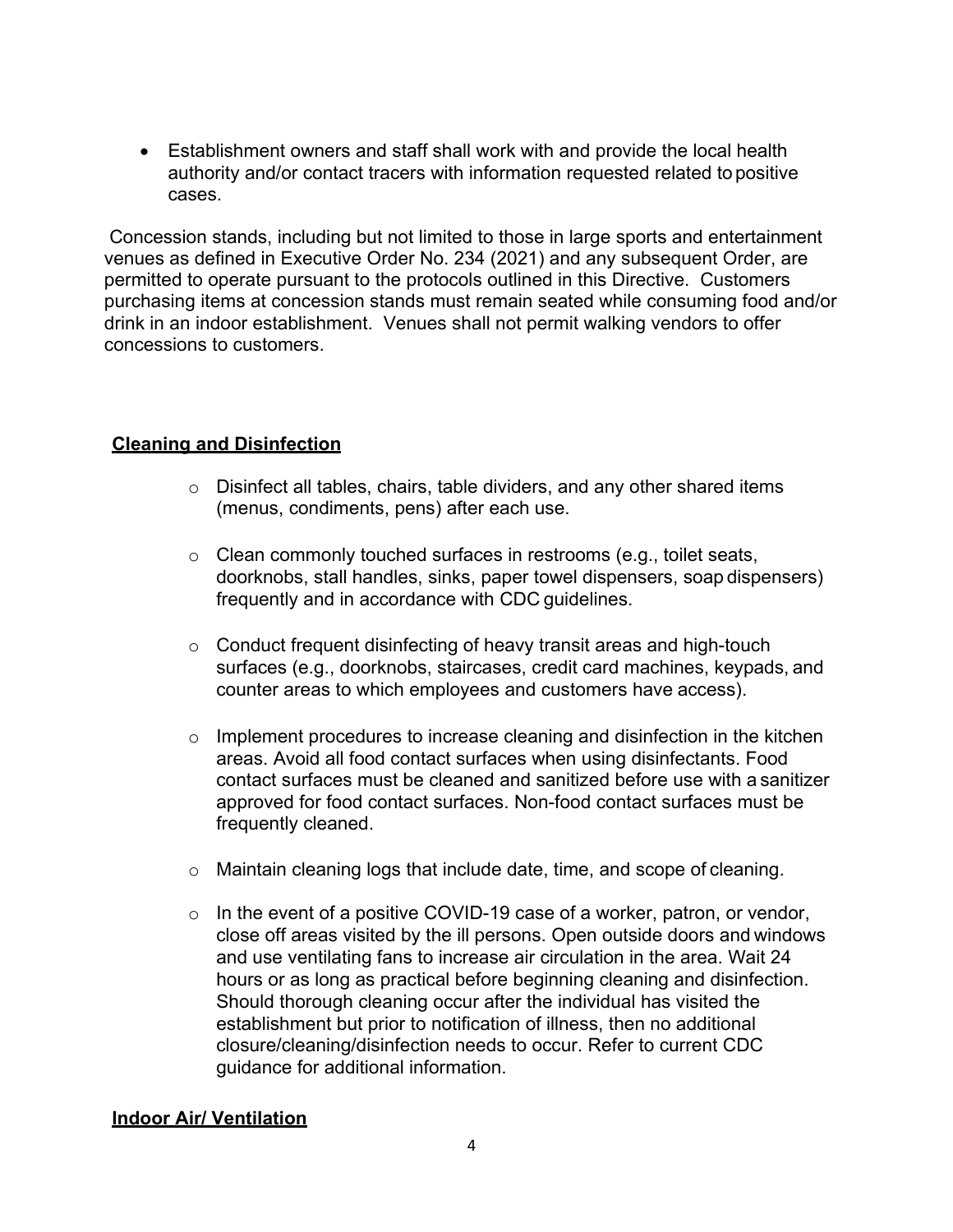- $\circ$  Keep doors and windows open where possible and utilize fans to improve ventilation.
- o Inspect and evaluate the heating, ventilation and air conditioning (HVAC) unit to ensure that the system is operating within its design specifications and according to existing building code standards.
- $\circ$  Conduct routine maintenance as recommended by the manufacturer or HVAC professional.
- $\circ$  Within the design specification of the HVAC unit:
	- Increase the volume of outdoor air to the maximum capacity while the facility is occupied.
	- Reduce the volume of recirculated air being returned to the indoor spaces.
	- Increase the volume of air being delivered to the indoor spaces to the maximum capacity.
	- Select maximum filtration levels for the HVAC unit.
	- Run the HVAC unit continuously while the facility is occupied.
	- Run the HVAC unit for at least two hours before and two hours after the facility is occupied.
- $\circ$  Consider installing portable air cleaners equipped with a high efficiency particulate air (HEPA) filter to increase the amount of clean air within the facility.
- o Review and follow the latest CDC guidance for ventilation requirements.

#### **EMPLOYEES**

- $\circ$  Establishments must follow the requirements of Executive Order No. 192 (2020), including the health and safety protocols outlined in Paragraph 1, to protect their employees, customers, and other visitors at the worksite, which require establishments to abide by the following requirements:
	- Require that individuals at the worksite maintain at least six feet of distance from one another to the maximum extent possible, including but not limited to during worksite meetings, orientations and similar activities that would traditionally require individuals to be present in a single room or space and in close proximity, in common areas such as restrooms and breakrooms, and when individuals are entering and exiting the workplace. Where the nature of an employee's work or the work area does not allow for six feet of distance to be maintained at all times, employers shall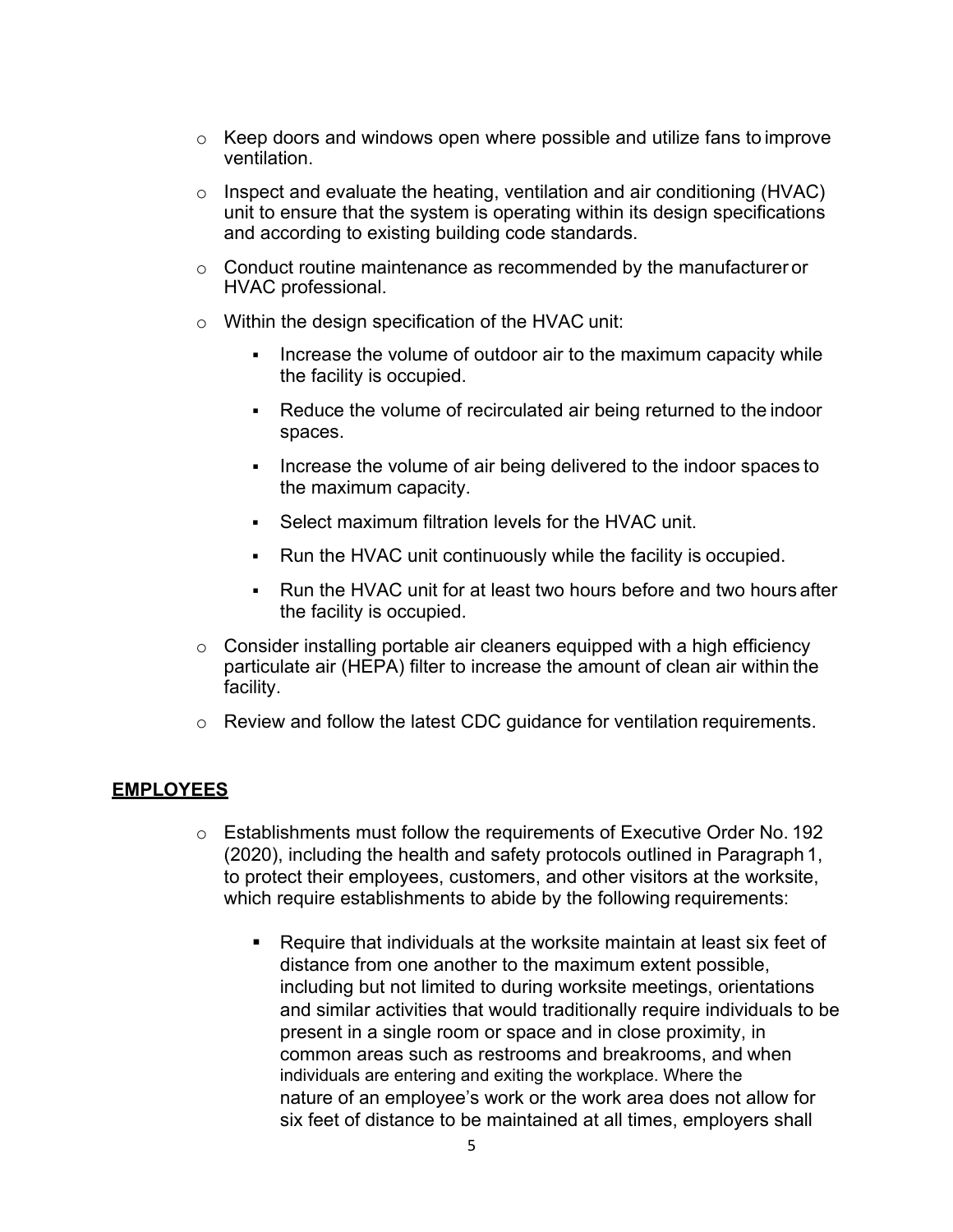ensure that each such employee wears a mask as provided below and shall install physical barriers between workstations wherever possible.

- Require employees, customers, visitors, and other individuals entering the worksite to wear cloth or disposable face masks while on the premises, in accordance with CDC recommendations, except where the individual is under two years of age or where it is impracticable for an individual to wear a face mask, such as when the individual is eating or drinking, where doing so would create an unsafe condition in which to operate equipment or execute a task (i.e. cooks that work near open flames), or where a service being provided by the employer cannot be performed on an individual who is wearing a mask;
	- Masking requirements specific to employees:
		- o Employers may permit employees to remove face masks when the employees are situated at their workstations and are more than six feet from other individuals at the workplace, or when an individual is alone in a walled office;
		- o Employers must make available, at their expense, such face masks to their employees;
		- o Nothing in this subsection shall prevent employees from wearing a surgical-grade mask or other more protective face mask, or interfere with the employer's obligation to provide employees with more protective equipment if it is otherwise required because of the nature of the work involved; and
		- $\circ$  Employers may deny entry to the worksite to any employee who declines to wear a face mask, except when doing so would violate State or federal law. Where an employee cannot wear a mask because of a disability, an employer may, consistent with the Americans with Disabilities Act ("ADA") and/or New Jersey Law Against Discrimination ("NJLAD"), be required to provide the employee with a reasonable accommodation unless doing so would be an undue hardship on the employer's operations. An employer may require employees to produce medical documentation supporting claims that they are unable to wear a face mask because of a disability.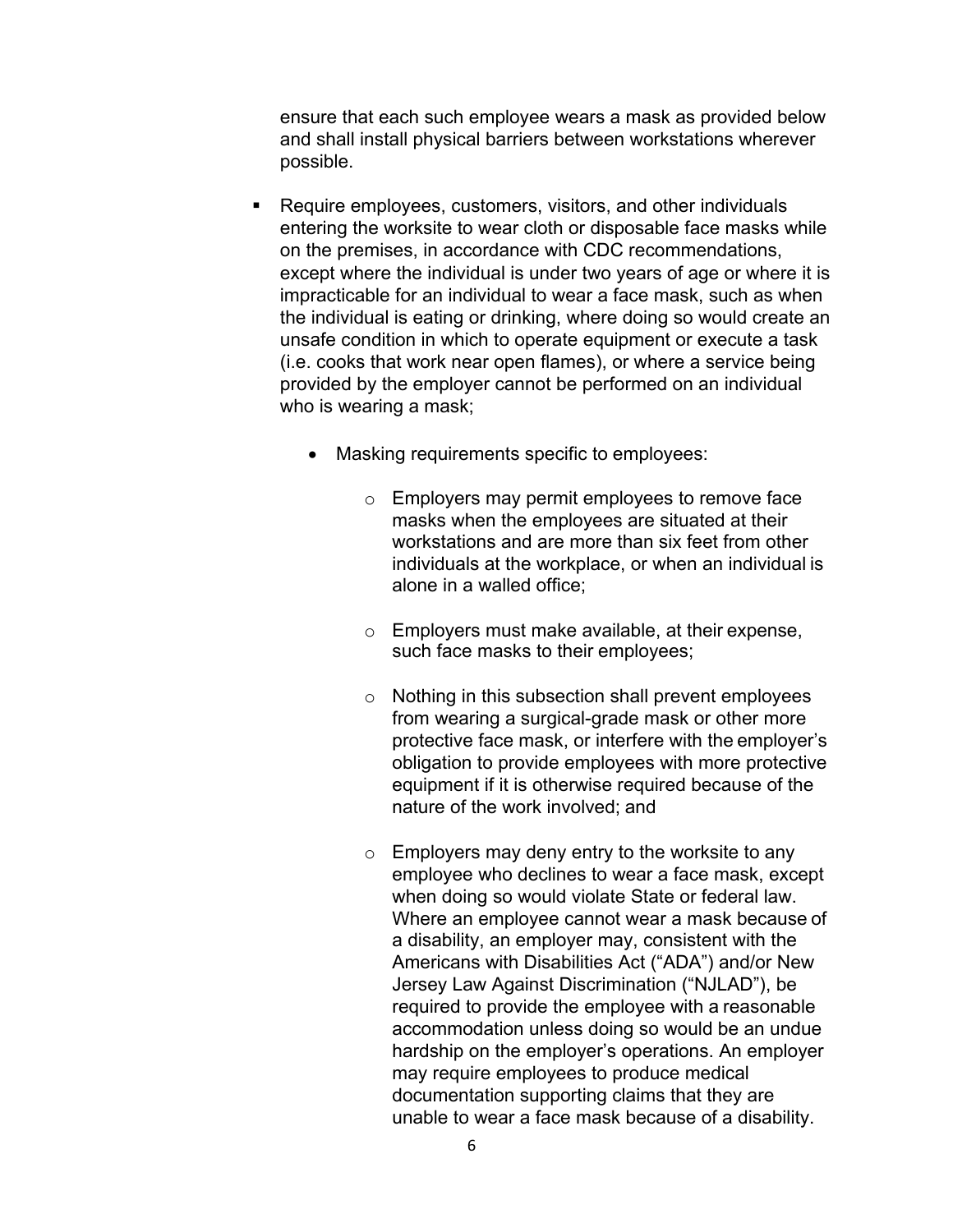- Masking requirements specific to customers and visitors:
	- $\circ$  Employers may deny entry to the worksite to any customer or visitor who declines to wear a face mask, except when doing so would violate State or federal law. The employer may be required to provide a customer or visitor who declines to wear a mask due to a disability with services or goods via a reasonable accommodation, pursuant to ADA and NJLAD, unless such accommodation would pose an undue hardship on the employer's operations; and
	- $\circ$  Where a customer or other visitor declines to wear a face mask on the premises due to a disability that inhibits such usage, neither the employer nor its employees shall require the individual to produce medical documentation verifying the stated condition, unless production is otherwise required by State or federal law.
- Provide sanitization materials, such as hand sanitizer that contains at least 60% alcohol and sanitizing wipes that are approved by the United States Environmental Protection Agency for SARS-CoV-2 virus to employees, customers, and visitors at no cost to those individuals;
- Ensure that employees practice regular hand hygiene, particularly when such employees are interacting with the public, and provide employees break time for repeated handwashing throughout the workday and access to adequate hand washing facilities. Employers may adopt policies that require employees to wear gloves in addition to regular hand hygiene. Where an employer requires its employees to wear gloves while at the worksite, the employer must provide such gloves to employees;
- Routinely clean and disinfect all high-touch areas in accordance with DOH and CDC guidelines, particularly in spaces that are accessible to employees, customers, or other individuals, including, but not limited to, restrooms, hand rails, door knobs, other common surfaces, safety equipment, and other frequently touched surfaces including employee used equipment, and ensure cleaning procedures following a known or potential exposure are in compliance with CDC recommendations;
- Prior to each shift, conduct daily health checks of employees, such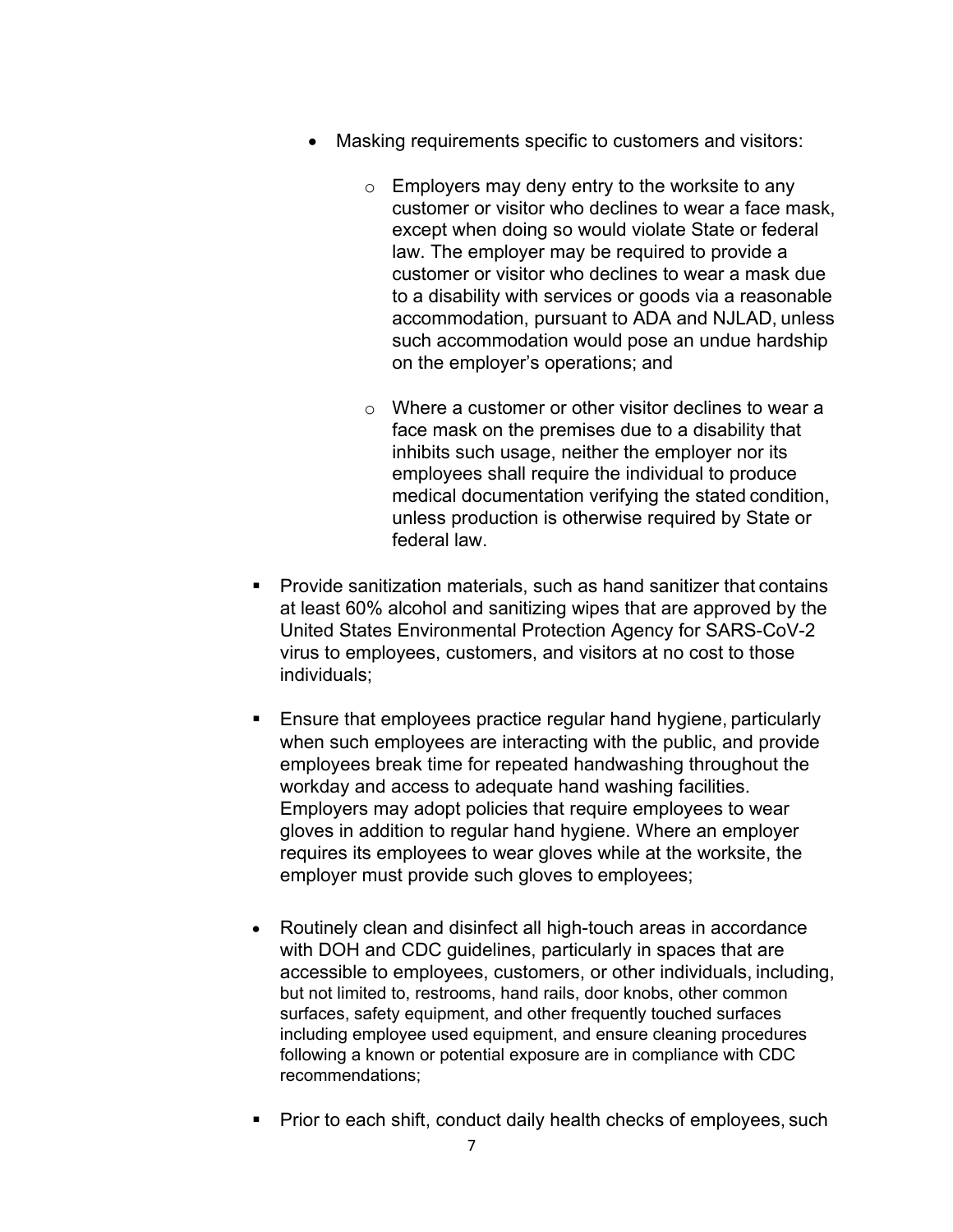as temperature screenings, visual symptom checking, selfassessment checklists, and/or health questionnaires, consistent with CDC guidance, including latest CDC guidance regarding COVID-19 symptoms, consistent with the confidentiality requirements of the ADA, NJLAD and any other applicable laws, and consistent with any guidance from the Equal Employment Opportunity Commission ("EEOC") and the New Jersey Division on Civil Rights;

- **IMMED 19 Immediately separate and send home employees who appear to** have symptoms, as defined by the CDC, consistent with COVID-19 illness upon arrival at work or who become sick during the day. Employers subject to the New Jersey Earned Sick Leave Law, New Jersey Family Leave Act, N.J.S.A. 34:11D-12 and/or federal leave laws must continue to follow the requirements of the law, including by allowing individuals to use accrued leave in the manner permitted by law and employer policy, when requiring employees to leave the workplace in accordance with the provisions of this subparagraph;
- **Promptly notify all employees of any known exposure to COVID-19** at the worksite, consistent with the confidentiality requirements of the ADA and any other applicable laws, and consistent with guidance from the EEOC;
- Clean and disinfect the worksite in accordance with CDC guidelines when an employee at the site has been diagnosed with COVID-19 illness; and
- **EXECONTER 10 Continue to follow guidelines and directives issued by the New** Jersey DOH, the CDC and the Occupational Safety and Health Administration, as applicable, for maintaining a clean, safe and healthy work environment.
- o In addition, establishments must:
	- Require employees to wash and/or sanitize their hands when entering the food or beverage establishment
	- Require all customer-facing employees (e.g. servers, bus staff) to minimize time spent within 6 ft of customers.
	- Place tables in break rooms six feet apart and encourage outdoor breaks.
	- Prohibit the use of small spaces (e.g. freezers, storage rooms) by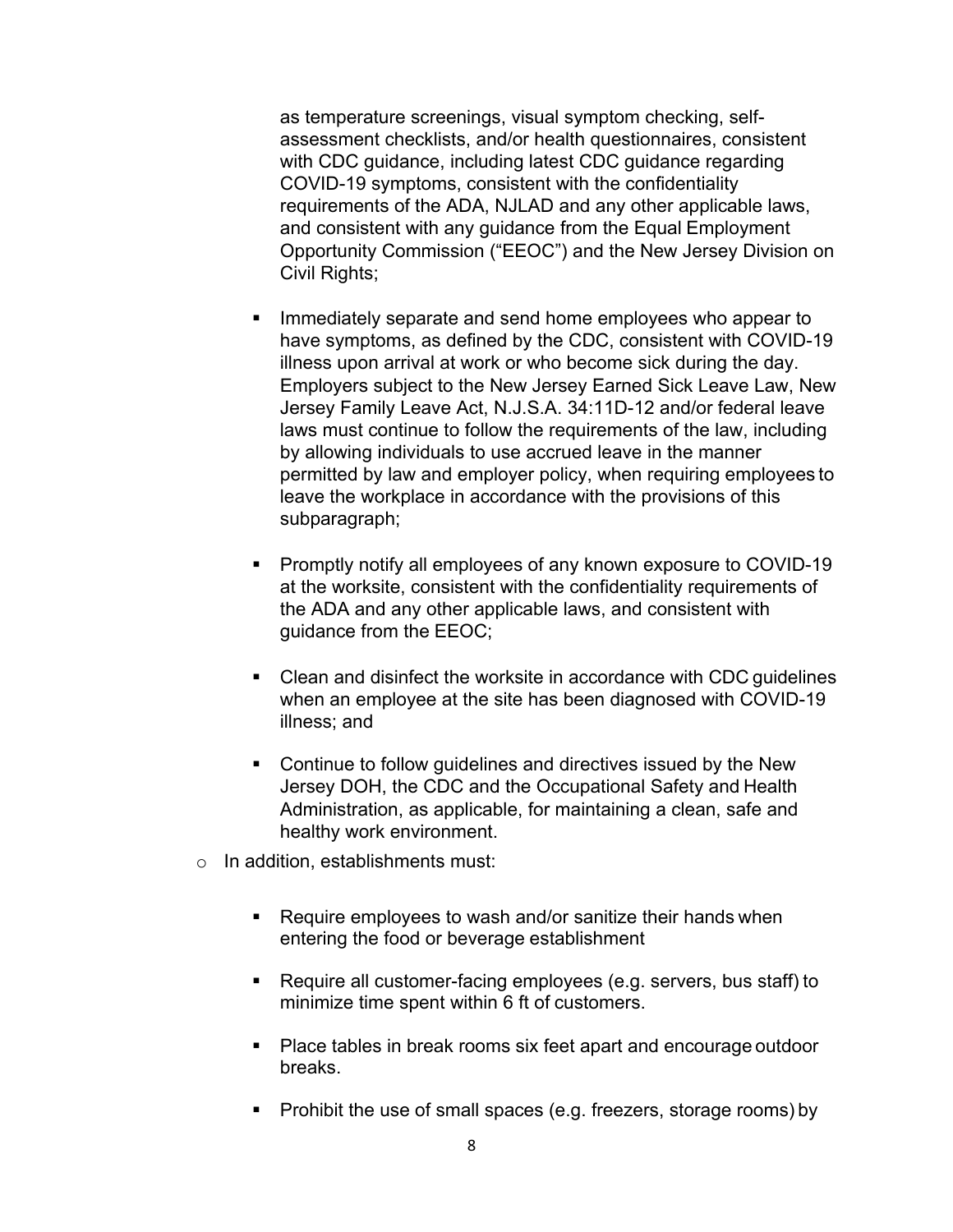more than one individual at a time.

 Conduct health checks for all live performers and require the use of masks when feasible.

## **CUSTOMERS**

- Consider conducting health surveillance assessment for customers (e.g. temperature screening and/or COVID-19 symptom checking). Refuse entry if customer is found with any COVID-19 symptoms.
- Inform customers of COVID-19 safety measures such as social distancing, wearing face coverings when they are away from their table and unable to social distance and hygiene practices must be adhered to while in the food or beverage establishment.
- Customers must wear face coverings at all times, pursuant to the provisions of Executive Order No. 192 (2020) and Executive Order No. 183 (2020), except where the individual is under two years of age. When seated at their table or their individual seat, indoor patrons shall wear face coverings until their food or drinks arrive, and after individuals have finished consuming their food or drinks, they shall put their face coverings back on.
- Decline entry to a customer who is not wearing a face covering, pursuant to the provisions of Executive Order No. 192 (2020), unless the customer is a child under two years of age or as otherwise noted in that Order.
- Consider requiring reservations for greater control of customer traffic/volume. Recommend customers to provide a phone number if making a reservation to facilitate contact tracing.
- Recommend customers wait in their cars or away from the food or beverage establishment while waiting for a table if wait area cannot accommodate social distancing.
- Alert customers via calls/texts to limit touching and discourage the use of shared objects such as pagers/buzzers.
- Food or beverage establishments with table service must require that customers be seated in order to place orders and must require that wait staff bring food or beverages to seated customers except when receiving food at buffets as described elsewhere in this guidance. Indoor dining at food or beverage establishments without table service, such as those that provide counter service or ordering, is permitted subject to the provisions of this document.Regardless